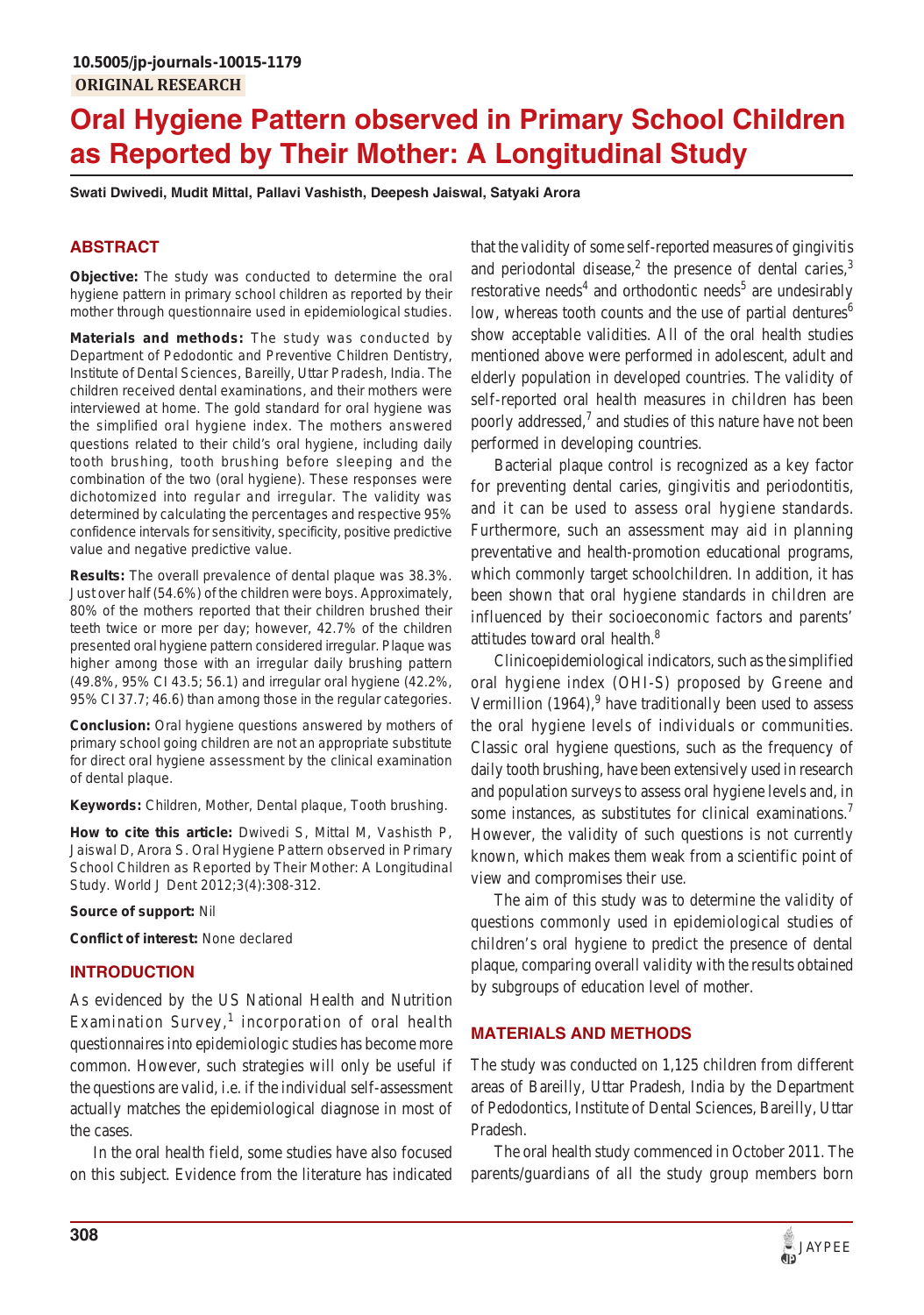between July and October of 2008 who had been followed up to the age of 4 years ( $n = 1,429$ ) were invited to participate in the study. The children were aged 5 (plus or minus a few weeks) and were in the deciduous stage of dentition.

A team of four pedodentists and 10 interviewers performed the fieldwork, which consisted of oral examinations for dental caries, occlusal problems, soft tissue lesions, and the eruption patterns of first permanent molars and the presence of dental plaque. The tested questions were presented in a structured interview with the mother in Hindi which was later translated into English, involved questions related to the child's oral hygiene pattern. Both the intraoral examination of the child and the interview with the mother was performed in a single home visit. The children were examined while seated on chair and under a sunlight. The interview preceded the intraoral examination, so that the questionnaire responses would not be influenced by the outcome of the examination. Out of 1,429 children, finally 1,125 children became the subject of the study.

The children's oral hygiene status was assessed using a version of the OHI-S9 that had been modified to address deciduous dentition.

The OHI-S (modified for deciduous dentition) was used as the gold standard for oral hygiene assessment in this validation study. The presence of plaque was varied on the buccal surface of 6 index teeth: The upper right second deciduous molar (tooth 55), the upper right central deciduous incisor (tooth 51), the upper left second deciduous molar (tooth 65), the lower right second deciduous molar (tooth 85), the lower left central deciduous incisor (tooth 71) and the lower left second deciduous molar (tooth 75). According to the OHI-S, dental plaque is defined as a soft organic material loosely adhering to the tooth surface. The tooth surface covered by plaque was estimated by visual examination according to the following criteria:  $0 = no$ plaque present;  $1 =$  plaque covering no more than one-third of the surface in question;  $2 =$  plaque covering more than one-third, but no more than two-third of the surface;  $3 =$ plaque covering more than two-third of the surface;  $9 =$ tooth excluded, no information. This last category was considered as missing data. The total OHI-S score was calculated and later dichotomized into plaque absent (total score = 0) or plaque present (total score  $\geq$ ).

The variables on the child's oral hygiene were answered by the mothers and included: (i) Daily brushing frequency, by the question 'In general, how many times a day does child brush his/her teeth?' The answer choices were never/ not every day, once, twice and three times or more. These were later grouped into irregular (never or once) or regular (twice or more). (ii) Brushing before sleeping, by the question 'Before bed, does child brush his/her teeth?' The possible answers were never, sometimes and always, which were later grouped into irregular (never or once) or regular (always). Oral hygiene was defined by the combined frequencies of daily brushing and brushing before bed. This was categorized as good (regular brushing frequency and regular bedtime brushing), fair (irregular brushing frequency and regular bedtime brushing or *vice versa*) or poor (irregular brushing frequency and irregular bedtime brushing). These categories were later narrowed into irregular (poor and fair) and regular (good). The categorization of oral hygiene into regular and irregular patterns followed guidelines from the literature.<sup>10</sup>

The analyses were performed according to the education level of the mother based on completed school years and categorized as 0 to 4, 5 to 8, 9 to 11 and 12 or more years.

The validity was determined by comparing the mother's report of the child's oral hygiene with the clinical examination findings by the dentists and calculating the percentage values and respective 95% CI for sensitivity (SE), specificity (SP), positive predictive value (PPV) and negative predictive value (NPV). The SE consisted of the fraction of children with dental plaque (according to the gold standard) whose mothers reported an irregular oral hygiene pattern. The SP was obtained from the proportion of plaque-free children whose mothers reported a regular oral hygiene pattern. The PPV was obtained from the proportion of children with plaque (the true positives) whose mothers reported an irregular oral hygiene pattern. The NPV was obtained from the proportion of plaque-free children (true negatives) whose mothers reported a regular oral hygiene pattern.

The results obtained were subjected to statistical analysis.

Dental plaque prevalence was studied in the 5-year-old, according to socioeconomic factors and oral hygiene habits  $(n = 1,125)$ .

# **RESULTS**

The questionnaire response rate for this study was 88.8%  $(n = 1,132)$ . The final sample included only those subjects who also underwent the clinical examination for dental plaque ( $n = 1,125$ ).

The prevalence of dental plaque was 38.3%. The distribution of the studied variables, the prevalence of dental plaque according to sex, and the child's oral hygiene pattern (as reported by their mothers), and the mothers' education levels are shown in Table 1. Just over half (54.6%) of the children were boys. Approximately, 80% of the mothers reported that their children brushed their teeth twice or more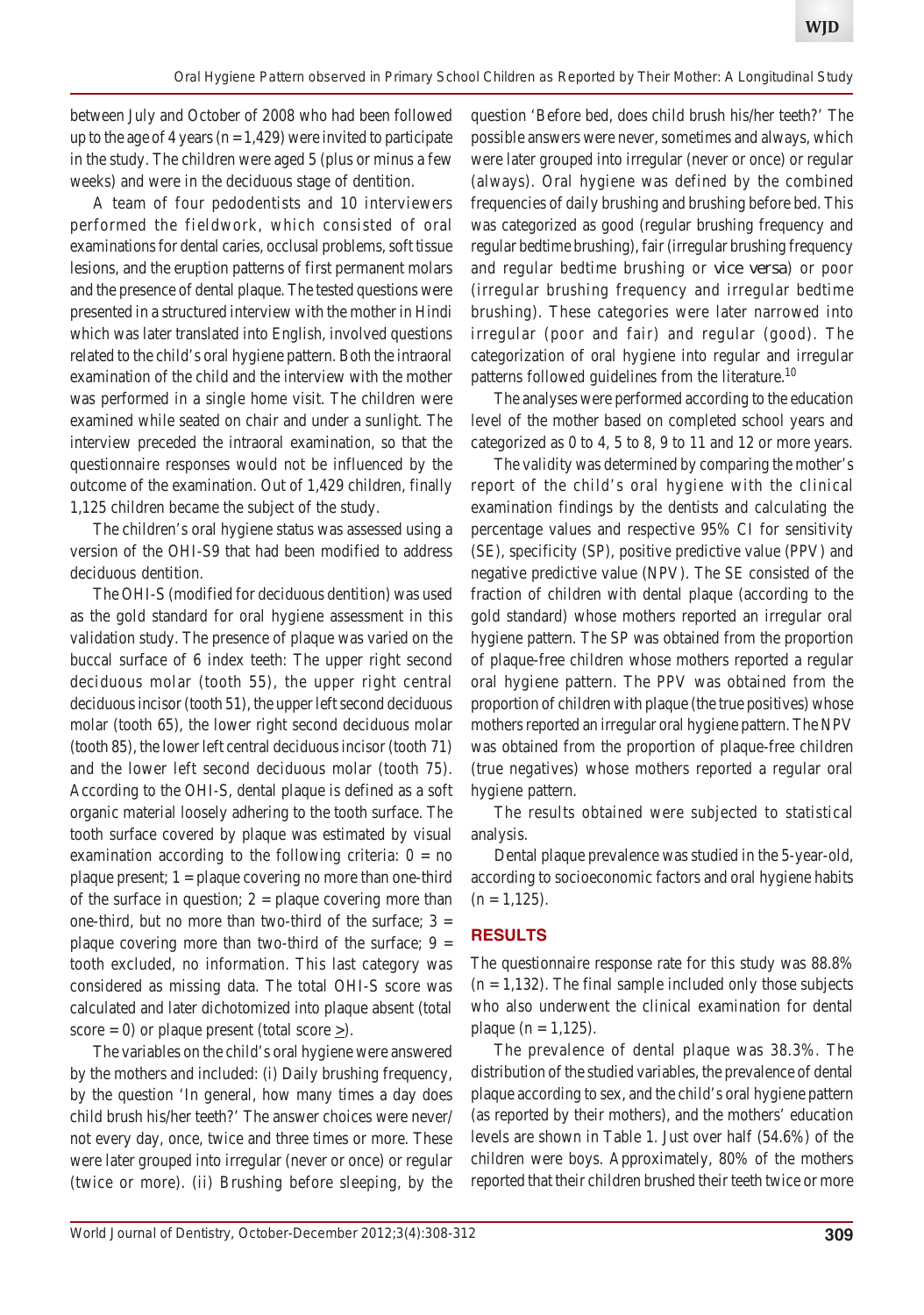| mother's education level and oral hygiene habits     |                     |      |                      |                   |  |
|------------------------------------------------------|---------------------|------|----------------------|-------------------|--|
| Variables                                            | <b>Distribution</b> |      | Prevalence of dental | (95% CI)          |  |
|                                                      | %<br>$\sqrt{n}$     |      | plaque(n)            |                   |  |
| Presence of dental plaque <sup>a</sup><br><b>Sex</b> |                     |      | 423                  | 38.3 (34.1-39.9)  |  |
| Male                                                 | 615                 | 54.6 | 238                  | 40.1 (35.7-43.7)  |  |
| Female                                               | 510                 | 45.3 | 189                  | 34.1 (30.0-38.0)  |  |
| Frequency of daily tooth brushing                    |                     |      |                      |                   |  |
| Regular                                              | 845                 | 75.1 | 271                  | $31.3(30.2-36.5)$ |  |
| Irregular                                            | 280                 | 24.8 | 145                  | 52.3 (43.5-56.1)  |  |
| Brushing before bed <sup>c,d</sup>                   |                     |      |                      |                   |  |
| Regular                                              | 419                 | 37.2 | 168                  | 34.5 (31.0-38.1)  |  |
| Irregular                                            | 706                 | 62.4 | 248                  | 40.9 (36.2-45)    |  |
| Oral hygiene <sup>b</sup>                            |                     |      |                      |                   |  |
| Regular                                              | 642                 | 57.0 | 212                  | 32.0 (29.4-36.7)  |  |
| Irregular                                            | 483                 | 43.0 | 202                  | 42.2 (37.7-46.6)  |  |
| Mother's education in school years <sup>b</sup>      |                     |      |                      |                   |  |
| 12 or more                                           | 124                 | 11.2 | 27                   | 22.0 (14.0-29.4)  |  |
| 9 to 11                                              | 394                 | 35.7 | 132                  | 33.7 (29.0-38.4)  |  |
| 5 to 8                                               | 442                 | 40.0 | 183                  | 41.6 (37.1-46.3)  |  |
| $0$ to 4                                             | 147                 | 13.0 | 68                   | 47.2 (93.0-55.5)  |  |

| <b>Table 1:</b> Dental plaque prevalence in the studied primary school going children, according to |
|-----------------------------------------------------------------------------------------------------|
| mother's education level and oral hygiene habits                                                    |

<sup>a</sup>: Dental plaque prevalence as measured by the OHI-S; <sup>b</sup>: Variables with missing information. The highest number of missing observations was 23; <sup>c</sup>: Never brushes, does not brush everyday or brushes only once daily; <sup>d</sup>: Never or sometimes brushes before bed

| <b>Table 2:</b> The validity of oral hygiene patterns in relation to dental plaque (OHI-S) in 5-year-old children |                                       |                                                               |                                     |  |
|-------------------------------------------------------------------------------------------------------------------|---------------------------------------|---------------------------------------------------------------|-------------------------------------|--|
| Validity                                                                                                          | Irregular daily brushing <sup>a</sup> | <b>Test irregular bedtime</b><br><i>brushing</i> <sup>b</sup> | Irregular oral hygiene <sup>c</sup> |  |
| SE (95%CI)                                                                                                        | 29.6 (25.3-34.3)                      | 41.8 (37.0-46.7)                                              | 48.8 (43.9-53.7)                    |  |
| SP (95%CI)                                                                                                        | 82.5 (79.5-85.2)                      | 64.6 (61.0-68.2)                                              | 60.8 (57.1-64.4)                    |  |
| <b>PPV (95%CI)</b>                                                                                                | 49.8 (43.4-56.2)                      | 40.9 (36.2-45.8)                                              | 42.2 (37.7-46.7)                    |  |
| <b>NPV (95%CI)</b>                                                                                                | 66.6 (63.4-69.7)                      | 65.5 (61.8-69.0)                                              | 67.0 (63.2-70.6)                    |  |

SE: Sensitivity; SP: Specificity; PPV: Positive predictive value; NPV: Negative predictive value; <sup>a</sup>: Never brushes, does not brush everyday or brushes only once daily; <sup>b</sup>: Never or sometimes brushes before bed; <sup>c</sup>: Combination of irregular daily tooth brushing frequency and irregular bedtime brushing

per day; however, 43% of the children presented oral hygiene pattern considered irregular. Plaque was higher among those with an irregular daily brushing pattern (52.3%, 95% CI 43.5; 56.1) and irregular oral hygiene (42.2%, 95% CI 37.7; 46.6) than among those in the regular categories.

The validity in relation to the OHI-S of the maternal reporting of the children's oral hygiene patterns is presented in Table 2. A low SE was observed for irregular daily brushing (29.6%, 95% CI 25.3; 34.3); but when bedtime brushing was also considered (the variable denominated oral hygiene), the sensitivity increased to 48.8% (95% CI 43.9; 53.7). The opposite occurred with the SP values, which showed higher values in the irregular daily brushing group (82.5%, 95% CI 79.5; 85.2) and lower values for the oral hygiene variable (60.8%, 95% CI 57.1; 64.4). The brushing frequency variable had the highest PPV (49.8%, 95% CI 43.4; 56.2), while the NPV for all three variables showed similar values, ranging from 65.0 to 67.0%.

The validity results were grouped by the mother's education level (Table 3), i.e. higher SE for oral hygiene and higher SP for the frequency of daily brushing in all the education categories. The increase in the SE for the questions was inversely proportional to the number of years that the mother attended school, while the opposite effect was observed for the SP values. The PPV was higher among the children of less educated mothers, and the contrary was observed for the NPV.

# **DISCUSSION**

The questionnaire on oral hygiene patterns, as answered by the mothers of 5-year-old children, showed an unsatisfactory performance in assessing actual oral hygiene; therefore, its validity as a substitute for the intraoral examination of dental plaque is questionable. Although no universally accepted criteria for an accurate test exists, some authors have defined a test to be accurate if the sum of its SE and SP values is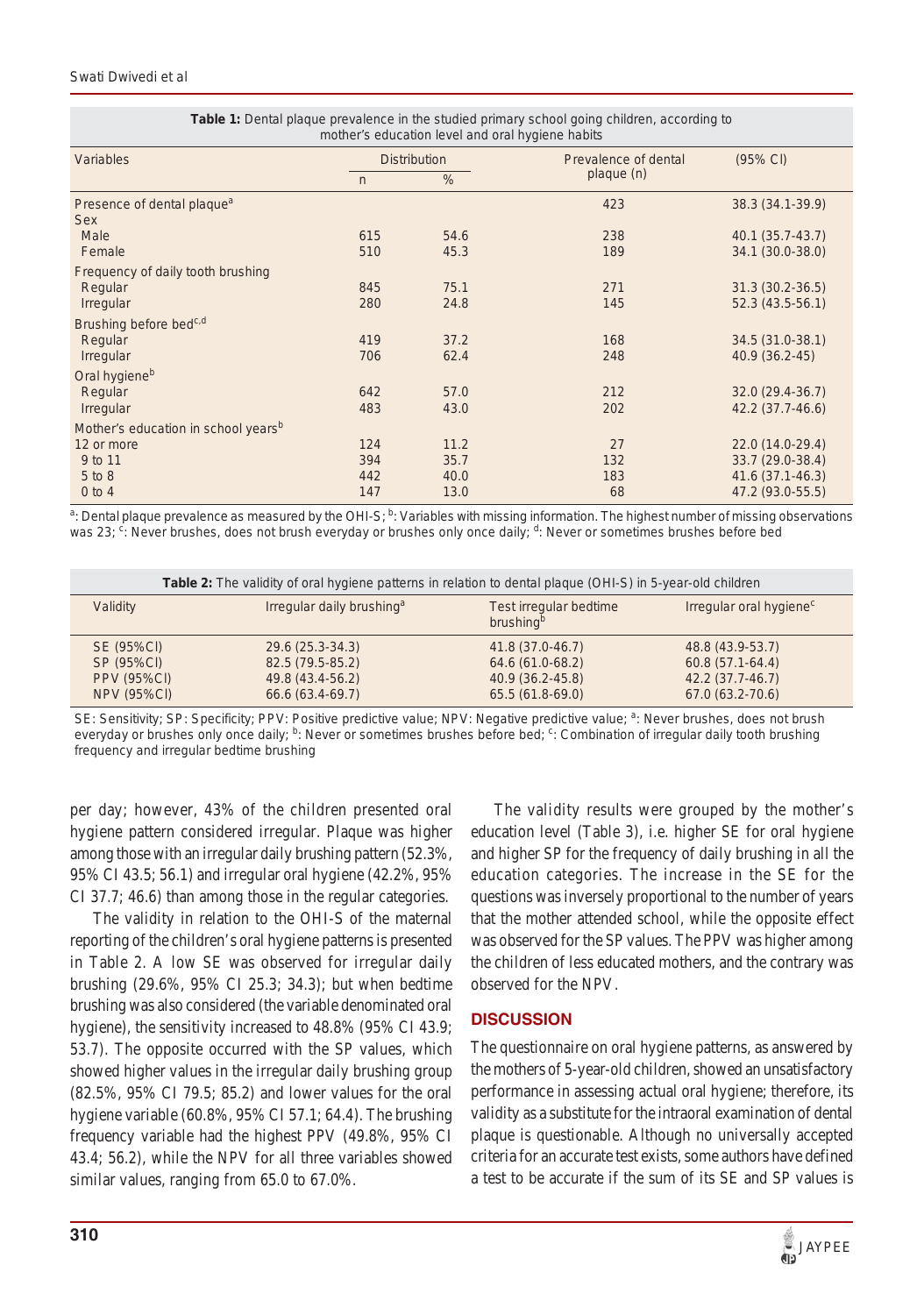|  | Oral Hygiene Pattern observed in Primary School Children as Reported by Their Mother: A Longitudinal Study |  |
|--|------------------------------------------------------------------------------------------------------------|--|
|  |                                                                                                            |  |

| children family income quartiles |                                                                                                        |                                                                                |                                                                               |                                                                                |                                                                              |
|----------------------------------|--------------------------------------------------------------------------------------------------------|--------------------------------------------------------------------------------|-------------------------------------------------------------------------------|--------------------------------------------------------------------------------|------------------------------------------------------------------------------|
|                                  | <b>Test validity</b>                                                                                   | Mother's education (in school year completed)                                  |                                                                               |                                                                                |                                                                              |
|                                  | Irregular daily<br>tooth brushing                                                                      | $0 - 4$                                                                        | $5-8$                                                                         | $9 - 11$                                                                       | 12 or more                                                                   |
|                                  | SE (95% CI)<br>SP (95% CI)<br><b>PPV (95% CI)</b><br><b>NPV (95% CI)</b>                               | $32.2(23.8-41.5)$<br>77.2 (70.1-83.4)<br>49.3 (37.6-61.1)<br>62.3 (55.03-68.9) | 28.4 (20.5-37.6)<br>81.7 (75.0-87.02)<br>51.6 (38.7-64.2)<br>62.4 (55.7-68.8) | $36.1(27.5-45.4)$<br>81.7 (75.6-86.9)<br>54.4 (42.8-65.7)<br>67.99 (61.6-73.8) | 15.4 (7.63-26.5)<br>89.1 (83.5-93.3)<br>34.5 (17.9-54.3)<br>73.8 (67.3-79.6) |
|                                  | Irregular bedtime brushing<br>SE (95% CI)<br>SP (95% CI)<br><b>PPV (95% CI)</b><br><b>NPV (95% CI)</b> | 48.7 (39.3-58.2)<br>57.5 (49.6-65.1)<br>44.1 (35.3-53.2)<br>61.9 (53.8-69.6)   | 43.5 (34.3-53.0)<br>61.5 (53.8-68.9)<br>43.5 (34.3-53.0)<br>61.5 (53.8-68.9)  | 42.9 (33.8-52.3)<br>65.5 (58.4-72.1)<br>42.9 (33.8-52.3)<br>65.5 (58.4-72.1)   | 24.6 (14.8-36.9)<br>73.6 (66.4-79.9)<br>25.8 (15.5-38.5)<br>72.3 (65.1-78.8) |
|                                  | Irregular oral hygiene<br>SE (95% CI)<br>SP (95% CI)<br><b>PPV (95% CI)</b><br><b>NPV (95% CI)</b>     | 54.8 (45.2-64.1)<br>54.5 (46.6-62.2)<br>45.3 (36.9-54.0)<br>63.6 (55.2-71.5)   | 47.8 (34.4-57.3)<br>58.6 (50.8-66.1)<br>44.0 (35.1-53.2)<br>62.3 (54.2-69.8)  | $52.9(43.6-62.2)$<br>60.9 (53.7-67.8)<br>45.0 (36.06-53.6)<br>68.2 (60.8-75.0) | 32.3 (21.2-45.1)<br>69.0 (61.5-75.7)<br>28.0 (18.2-39.6)<br>73.2 (65.7-79.8) |

**Table 3:** The validity of oral hygiene pattern in relation to dental plaque (OHI-S) in primary school going

SE: Sensitivity; SP: Specificity; PPV: Positive predictive value; NPV: Negative predictive value

higher than  $120\%$ .<sup>2</sup> In the present study, despite using the lowest summation, a desirable level of accuracy was not obtained.

The results of the present study must be interpreted with caution because limitations on the data collection for the gold standard may have occurred. The OHI-S advocates a visual examination with the aid of a dental probe to determine the extent of plaque. The use of a plaquedisclosing solution, although not recommended for epidemiological surveys, could facilitate visualizing the extent of plaque; this method would thus provide a more accurate diagnosis, with a higher number of true positives observed. Another relevant point is that the OHI-S originally assessed the smooth surfaces of the teeth (buccal, palatal or lingual) in up to 12 readings. The OHI-S was modified in the present study, and only the buccal surfaces were examined in a total of six readings. Once again, the evaluation of a lower number of dental surfaces may have reduced the number of true positives and caused a lower prevalence estimate. Such factors may have reduced the actual prevalence of dental plaque as identified by the gold standard, which could consequently have led to a decrease in the PPV for the test questions.

Children with less educated mothers<sup>8</sup> and irregular oral hygiene habits $11$  have been found to have higher prevalence of dental plaque, consistent with findings of this study.

According to this study, the probability of identifying individuals with dental plaque in children whose mothers have reported an irregular oral hygiene pattern was, in general, lower than 50%. The prevalence differences between the income and education groups could explain the variations in performance of the tests used. The twicedaily minimum tooth brushing frequency is the most

accepted evidence of adequate levels of oral hygiene. Additional factors, such as brushing time,<sup>12</sup> the use of toothpaste, features of the toothbrush bristles, the use of dental floss, brushing technique and manual dexterity, can interfere with the efficacy of good oral hygiene.<sup>13</sup> In the case of children younger than 6 years, it is recommended that the brushing be performed by an adult until the child has developed sufficient manual dexterity and cognitive skills to perform their tooth brushing independently.<sup>14</sup> Therefore, children's oral hygiene is also influenced by their mother's attitudes toward this practice.

Investigating the validity of self-reported oral health assessments in population surveys is highly relevant given the high costs of applying more accurate methods of clinical epidemiological diagnosis, such as intraoral examination. This study showed a high rate of false positives (52-70% overall), which suggests that reports from mothers on the oral hygiene of their 5-year-old children are not good substitutes for clinical intraoral examination; therefore, the presence of dental plaque should be directly assessed. More precise questions should be formulated and tested in future validation studies.

# **CONCLUSION**

Oral hygiene questions answered by mothers of primary school going children are not an appropriate substitute for direct oral hygiene assessment by the clinical examination of dental plaque.

#### **REFERENCES**

1. Barros AJD, Santos IS, Victora CG, Albernaz EP, Domingues MR, Timm IK, et al. Coorte de nascimentos de Pelotas, 2004: Metodologia e descrição. Rev Saude Publica 2006;40(3): 402-13.